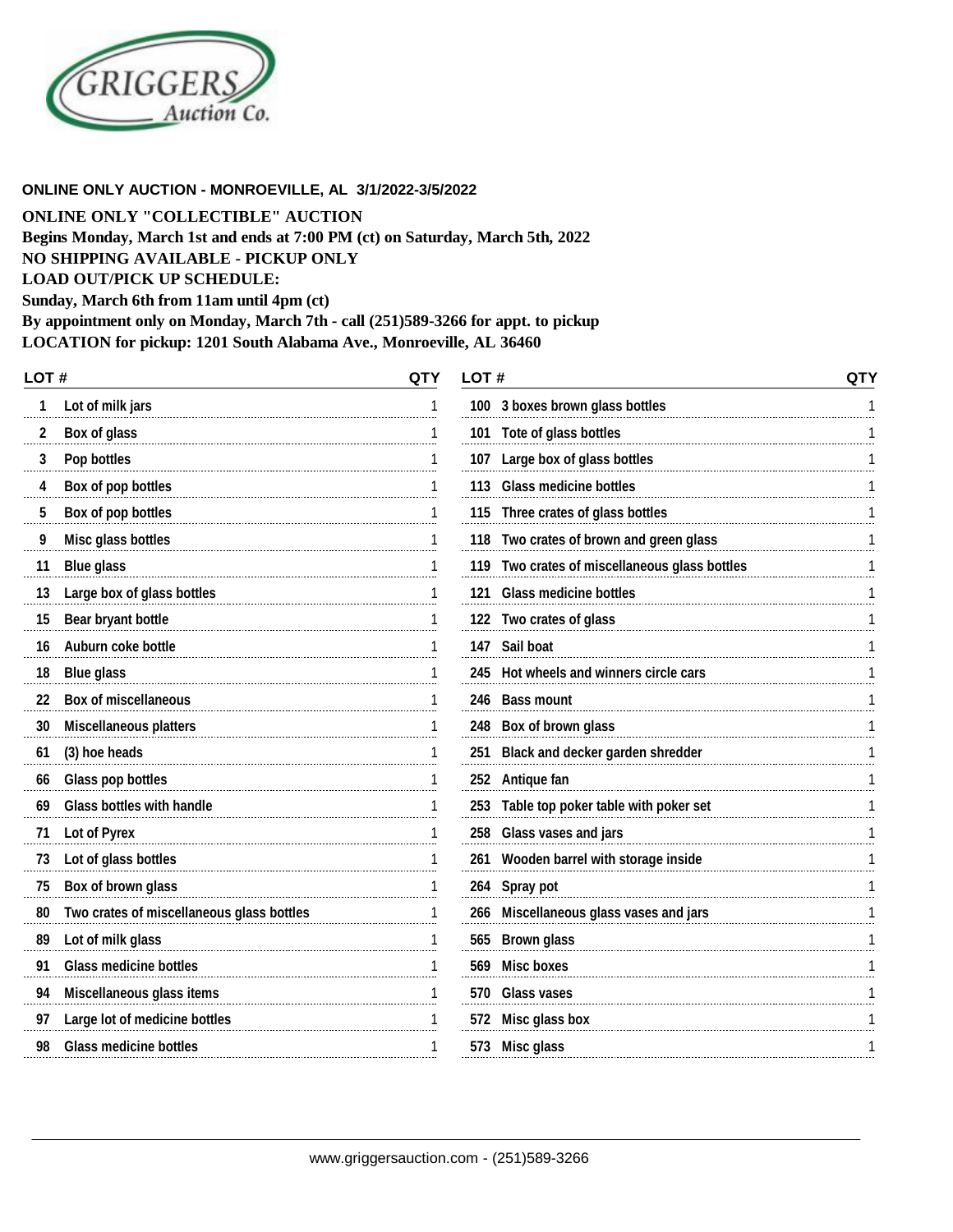## **ONLINE ONLY AUCTION - MONROEVILLE, AL 3/1/2022-3/5/2022**

| LOT# |                                                                                    | QTY |
|------|------------------------------------------------------------------------------------|-----|
| 575  | 4 (6) pack of cokes                                                                | 1   |
| 576  | Wood box of plates                                                                 | 1   |
| 577  | Misc box of glass                                                                  | 1   |
| 578  | <b>Mountain Dew bottles</b>                                                        | 1   |
| 579  | <b>Glass medicine bottles</b>                                                      | 1   |
| 580  | Large box of glass bottles                                                         | 1   |
| 581  | Box of misc glass bottles                                                          | 1   |
| 582  | Box of glass medicine bottles and figurines                                        | 1   |
| 583  | Box of glass bottles                                                               | 1   |
| 584  | Box of brown glass bottles                                                         | 1   |
| 585  | Box of large glass bottles                                                         | 1   |
| 586  | Box of glass bottles                                                               | 1   |
| 587  | Box of brown glass bottles                                                         | 1   |
| 588  | Box of glass pop bottles                                                           | 1   |
| 589  | Box of glass bottles                                                               | 1   |
| 590  | Boc of misc glass pop bottles                                                      | 1   |
| 591  | Box of clear glass wine bottles                                                    | 1   |
| 592  | Box of miscellaneous glass bottles                                                 | 1   |
| 593  | <b>Box of glass bottles</b>                                                        | 1   |
| 594  | <b>Box of glass bottles</b>                                                        | 1   |
| 595  | Box of miscellaneous glass                                                         | 1   |
| 596  | <b>Box of Millers Apple Juice bottles</b>                                          | 1   |
| 597  | Miscellaneous glass bottles                                                        | 1   |
| 598  | <b>Box of miscellaneous</b>                                                        | 1   |
| 599  | Box of brown and green bottles                                                     | 1   |
| 600  | (2) 6-packs of Coke quart bottles                                                  | 1   |
| 601  | Box of glass jars                                                                  | 1   |
| 602  | <b>Box of glass figurines</b>                                                      | 1   |
| 603  | Box of glass jars                                                                  | 1   |
| 604  | Large box of glass jars and bottles                                                | 1   |
| 605  | Box of glass jars                                                                  | 1   |
| 606  | Box of glass jars                                                                  | 1   |
| 607  | Box of clear glass bottles                                                         | 1   |
| 608  | Unopened Beer Cans (Billy Beer, Pabst Blue Ribbon,<br>World Fair, Mardi Gras beer) | 1   |
| 609  | Box of beer mugs                                                                   | 1   |
|      |                                                                                    |     |

| LOT # |                                                           | QTY |
|-------|-----------------------------------------------------------|-----|
| 610   | Misc glass                                                | 1   |
| 611   | <b>Glass jars</b>                                         | 1   |
| 612   | Perfume bottles, decanters, glasses                       | 1   |
| 613   | <b>Misc glass</b>                                         | 1   |
| 614   | Miscellaneous glass                                       | 1   |
| 615   | <b>Insulators</b>                                         | 1   |
| 616   | Box of coke bottles (bottled in Bainbridge, GA)           | 1   |
| 617   | Box of brown glass                                        | 1   |
| 618   | Box of coke bottles (bottled in Macon, Ga)                | 1   |
| 619   | <b>Glass jars</b>                                         | 1   |
| 620   | (2) boxes glass jars                                      | 1   |
| 621   | Box of coke bottles (bottled in Defuniak Springs<br>, fl) | 1   |
| 622   | <b>Insulators</b>                                         | 1   |
| 623   | <b>Glass milk bottles</b>                                 | 1   |
| 624   | Box of Atlas jars with lids                               | 1   |
| 625   | 2 boxes of glass                                          | 1   |
| 626   | 2 Boxes of large jars                                     | 1   |
| 627   | Box of coke bottles (bottled in Columbia, TN)             | 1   |
| 628   | <b>Box of wine bottles</b>                                | 1   |
| 629   | Bot of glass bottles                                      | 1   |
| 630   | Box of glass bottles (whiskey, syrup)                     | 1   |
| 631   | Box of large glass jars                                   | 1   |
| 632   | (2) Box of jars with lids (ball)                          | 1   |
| 633   | (2) brown glass jars (large)                              | 1   |
| 634   | Box of miscellaneous glass bottles                        | 1   |
| 635   | Box of glass bottles (some university bottles)            | 1   |
| 636   | <b>Box of glass jars</b>                                  | 1   |
| 637   | Two boxes and glass bottles                               | 1   |
|       | 638 Tote of Nascar cars                                   | 1   |
| 639   | Lids for jars<br>                                         | 1   |
| 640   | Miscellaneous glass cookie jars etc                       | 1   |
| 641   | Two boxes of glass jars                                   | 1   |
| 642   | Box of glass bottles                                      | 1   |
| 643   | <b>Box of glass bottles</b>                               | 1   |
|       | 644 Box of glass bottles                                  | 1   |
|       |                                                           |     |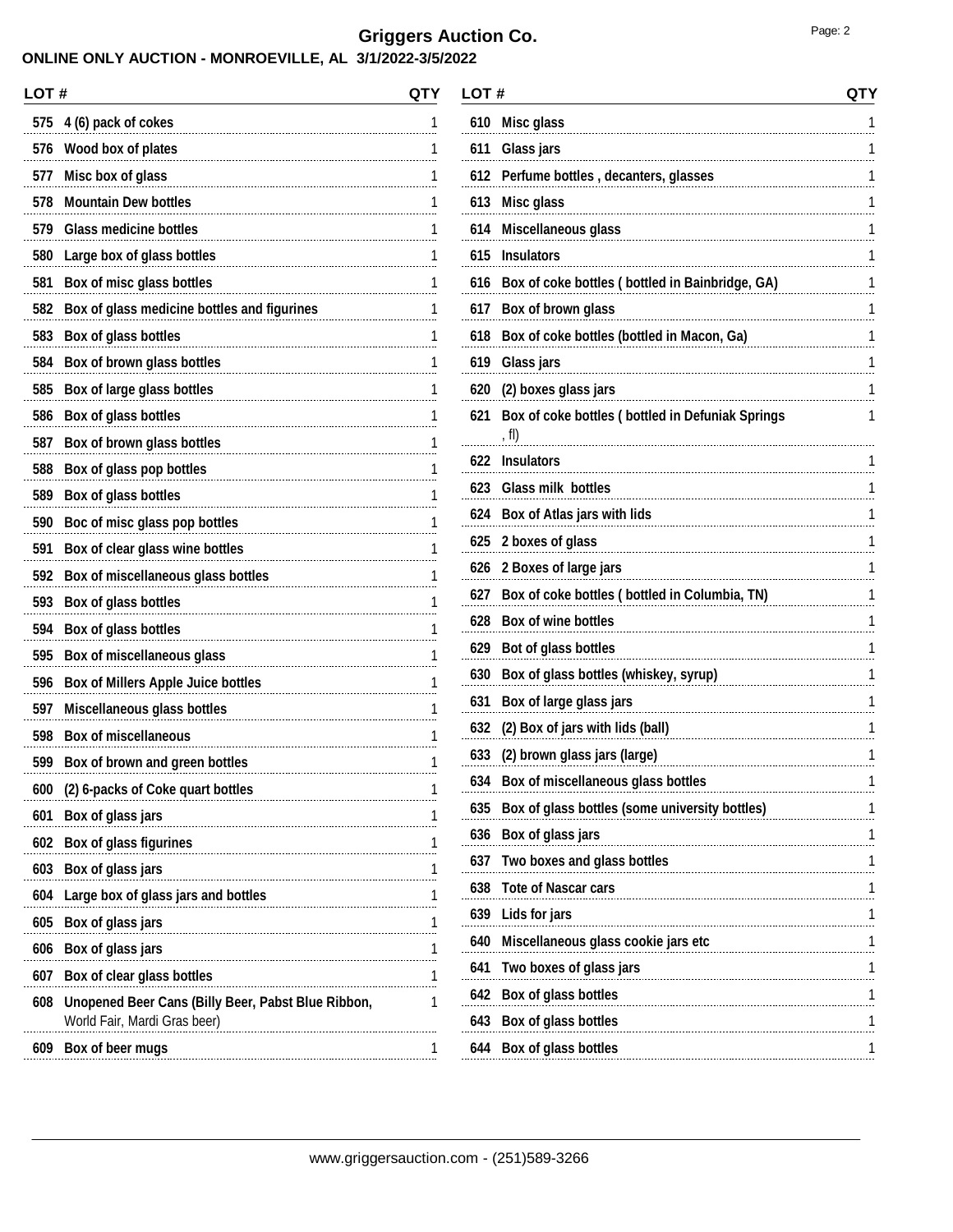## **ONLINE ONLY AUCTION - MONROEVILLE, AL 3/1/2022-3/5/2022**

| LOT# | QTY                                                                                                                    |   |
|------|------------------------------------------------------------------------------------------------------------------------|---|
| 645  | Box of glass bottles                                                                                                   | 1 |
| 646  | Box of glass bottles                                                                                                   | 1 |
| 647  | Box of old soda bottles                                                                                                | 1 |
| 648  | Box of glass mugs                                                                                                      | 1 |
| 649  | Box of glass bottles                                                                                                   | 1 |
| 650  | Box of glass soda bottles & beer bottles                                                                               | 1 |
| 651  | <b>Box of soda bottles</b>                                                                                             | 1 |
| 652  | <b>Box of soda bottles</b>                                                                                             | 1 |
| 653  | Three boxes of bottles and insulators                                                                                  | 1 |
| 654  | <b>Box of glass insulators</b>                                                                                         | 1 |
| 655  | Box of stainless cooking bowls and pans                                                                                | 1 |
| 656  | Two pots                                                                                                               | 1 |
| 657  | Tote of glass jars                                                                                                     | 1 |
| 658  | <b>Box of glass insulators</b>                                                                                         | 1 |
| 659  | Planters peanut stand with jars                                                                                        | 1 |
| 660  | Three crates of peanut jars                                                                                            | 1 |
| 661  | <b>Box of figurines</b>                                                                                                | 1 |
| 662  | <b>Box of Atlas jars</b>                                                                                               | 1 |
| 663  | <b>Crate of Coke bottles</b>                                                                                           | 1 |
| 664  | <b>Crate of Coke bottles</b>                                                                                           | 1 |
| 665  | <b>Box of toys</b>                                                                                                     | 1 |
| 666  | Five boxes of National Geographic 1939 forward                                                                         | 1 |
| 667  | <b>Three pitchforks</b>                                                                                                | 1 |
| 668  | Antique Dutch oven and other pots                                                                                      | 1 |
| 669  | Two phones and child's desk                                                                                            | 1 |
| 670  | Two metal gas cans                                                                                                     | 1 |
| 671  | <b>Crate of blue Ball jars</b>                                                                                         | 1 |
| 672  | <b>Bucket of glass insulators</b>                                                                                      | 1 |
| 673  | <b>Brown medicine bottles</b>                                                                                          | 1 |
| 675  | 9-6 packs of Coke Alabama NASCAR                                                                                       | 1 |
| 676  | (5) buckets glass insulators brown, green & clear<br>clear                                                             | 1 |
| 677  | Wooden crate of coke bottles- bottled under<br>Authority of Coca-Cola Atlanta Georgia Commemorative 10 ounce<br>bottle | 1 |
|      | 678 Crate of Pepsi bottles                                                                                             | 1 |
|      | 679 Antique suitcase                                                                                                   | 1 |
|      |                                                                                                                        |   |

| LOT # |                                             | QTY |
|-------|---------------------------------------------|-----|
| 680   | Small wooden school desk                    | 1   |
| 681   | <b>Crate of Pepsi bottles and Dr Pepper</b> | 1   |
| 682   | Box of blue Ball jars                       | 1   |
| 683   | <b>Box of large Ball jars</b>               | 1   |
| 684   | Box of blue Ball jars with glass lids       | 1   |
| 685   | <b>Tackle box with tackle</b>               | 1   |
| 686   | 5 gallon Genie Wet/Dry Vac                  | 1   |
| 687   | Three antique car tags                      | 1   |
| 688   | Antique jack                                | 1   |
| 689   | Antique reel mower                          | 1   |
| 690   | <b>Puzzles</b>                              | 1   |
| 691   | Horse and mule harness                      | 1   |
| 692   | <b>Stockpot</b>                             | 1   |
| 693   | Box of cookie jars                          | 1   |
| 694   | Bucket of kitchen tools & hand tools        | 1   |
| 695   | Lot of 1990s Playboy magazines              | 1   |
| 696   | <b>Antique tools</b>                        | 1   |
| 697   | Antique pipe wrenches                       | 1   |
| 698   | Antique pliers & bolt cutters               | 1   |
| 699   | Antique tools - fire poker                  | 1   |
| 700   | Antique kitchen equipment                   | 1   |
| 701   | <b>Wooden plow harness</b>                  | 1   |
| 702   | Two antique irons and stands                | 1   |
| 703   | Two antique electric irons                  | 1   |
| 704   | Three antique cast-iron irons               | 1   |
| 705   | Horsenoes                                   |     |
| 706   | <b>Glass Medicine bottles</b>               | 1   |
| 707   | Bee fogger                                  | 1   |
| 708   | <b>Hoes</b>                                 | 1   |
| 709   | Rake ends                                   | 1   |
| 710   | Antique watering jug                        | 1   |
| 711   | <b>Candlestick</b>                          | 1   |
| 712   | Apple Pattern -Plates, bowls, saucers       | 1   |
| 713   | Lot of fishing pole, nets & fishing gear    | 1   |
|       | 714 Box of glass jars                       | 1   |
|       | 715 Box of large glass jars                 | 1   |
|       |                                             |     |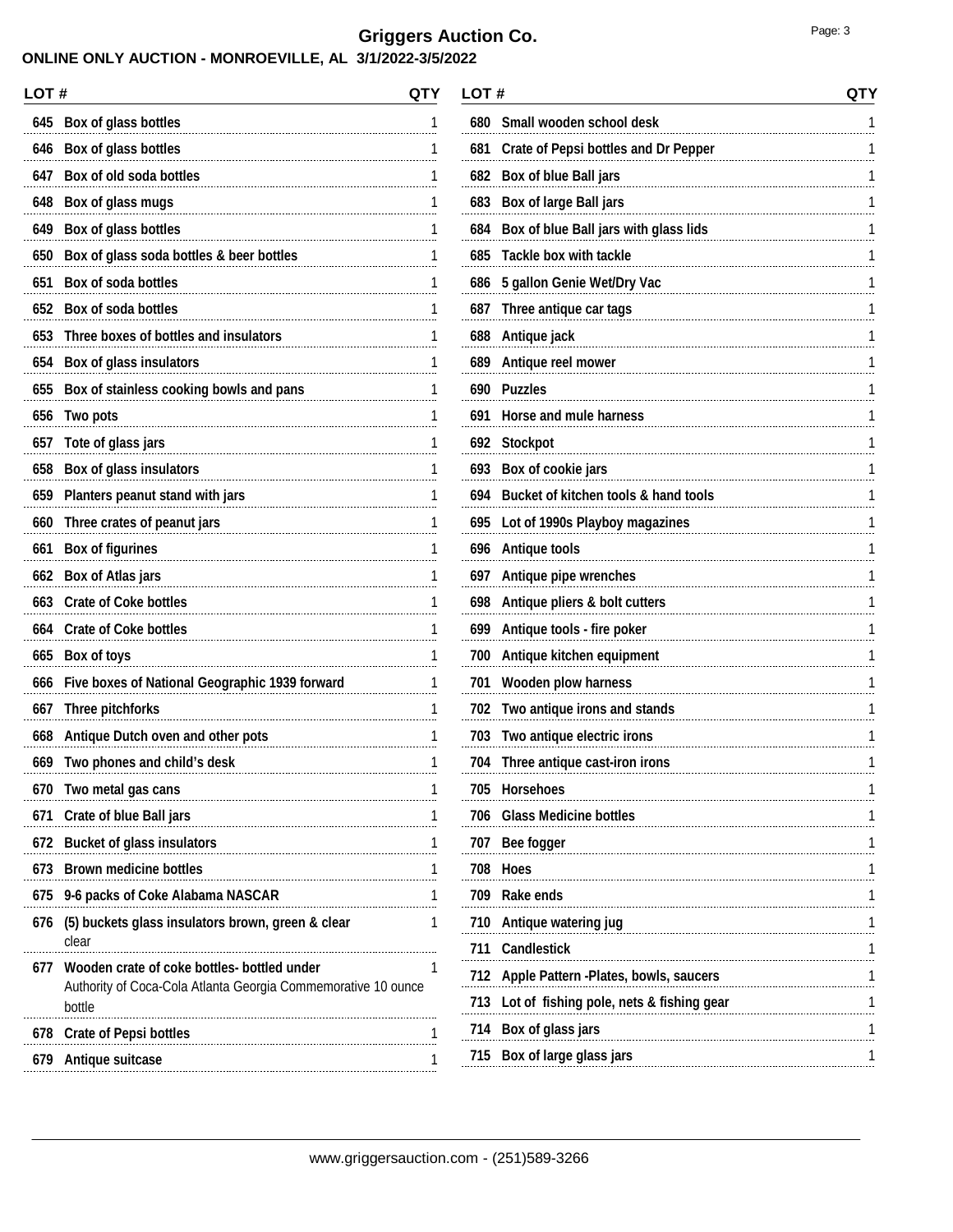### **ONLINE ONLY AUCTION - MONROEVILLE, AL 3/1/2022-3/5/2022**

| <b>Box of Coke bottles</b><br>716<br>718<br>Box of glass vases<br>719<br>Camp stove<br>720<br><b>Hat box</b><br>721<br>Wine bottle and glass rack<br>Two small metal racks<br>722<br>723<br><b>Chest</b><br>724<br>Box of antique drills and bits<br><b>Three crates of Glass bottles</b><br>725<br>8-6 packs of Coke bottles<br>726<br><b>Crate of soda bottles</b><br>727<br>728<br>Crate of glass medicine bottles<br>729<br>Crate of glass bottles<br><b>Crate of soda bottles</b><br>730<br>731<br><b>Crate of Coke bottles</b><br>732<br>2 - 6 packs of 32 oz Coke bottles<br><b>Box of Coke bottle</b><br>733<br>734<br><b>Crate of soda bottles</b><br>735<br><b>Crate of glass Soda bottles</b><br>736<br><b>Christmas dishes</b><br>737<br>Stanley insulated/coffee mug containers<br>738<br>5 - 6 pack Coke bottles<br>Box of Atlas jars with aluminum lids<br>739<br>740<br>Box of green glass bottles and coke bottles<br><b>Box of miscellaneous tools</b><br>741<br>3 - 6pack Coke 32 ounce bottles<br>742<br>743<br>Wooden chest with fishing reels inside<br><b>Box of soda bottles</b><br>744<br>745<br>Box of glass jars with glass lids<br>746<br>Box of large brown glass bottles<br><b>Glass Coke bottles</b><br>747<br>748<br>Glass jars with glass lids<br>Box of glass bottles with corks<br>749<br>750<br><b>Box of SKYY vodka bottles</b><br>751<br>Tote of tins<br>752<br>Box of wine glass bottles | LOT # | QTY |
|---------------------------------------------------------------------------------------------------------------------------------------------------------------------------------------------------------------------------------------------------------------------------------------------------------------------------------------------------------------------------------------------------------------------------------------------------------------------------------------------------------------------------------------------------------------------------------------------------------------------------------------------------------------------------------------------------------------------------------------------------------------------------------------------------------------------------------------------------------------------------------------------------------------------------------------------------------------------------------------------------------------------------------------------------------------------------------------------------------------------------------------------------------------------------------------------------------------------------------------------------------------------------------------------------------------------------------------------------------------------------------------------------------------------------------|-------|-----|
|                                                                                                                                                                                                                                                                                                                                                                                                                                                                                                                                                                                                                                                                                                                                                                                                                                                                                                                                                                                                                                                                                                                                                                                                                                                                                                                                                                                                                                 |       | 1   |
|                                                                                                                                                                                                                                                                                                                                                                                                                                                                                                                                                                                                                                                                                                                                                                                                                                                                                                                                                                                                                                                                                                                                                                                                                                                                                                                                                                                                                                 |       | 1   |
|                                                                                                                                                                                                                                                                                                                                                                                                                                                                                                                                                                                                                                                                                                                                                                                                                                                                                                                                                                                                                                                                                                                                                                                                                                                                                                                                                                                                                                 |       | 1   |
|                                                                                                                                                                                                                                                                                                                                                                                                                                                                                                                                                                                                                                                                                                                                                                                                                                                                                                                                                                                                                                                                                                                                                                                                                                                                                                                                                                                                                                 |       | 1   |
|                                                                                                                                                                                                                                                                                                                                                                                                                                                                                                                                                                                                                                                                                                                                                                                                                                                                                                                                                                                                                                                                                                                                                                                                                                                                                                                                                                                                                                 |       | 1   |
|                                                                                                                                                                                                                                                                                                                                                                                                                                                                                                                                                                                                                                                                                                                                                                                                                                                                                                                                                                                                                                                                                                                                                                                                                                                                                                                                                                                                                                 |       | 1   |
|                                                                                                                                                                                                                                                                                                                                                                                                                                                                                                                                                                                                                                                                                                                                                                                                                                                                                                                                                                                                                                                                                                                                                                                                                                                                                                                                                                                                                                 |       | 1   |
|                                                                                                                                                                                                                                                                                                                                                                                                                                                                                                                                                                                                                                                                                                                                                                                                                                                                                                                                                                                                                                                                                                                                                                                                                                                                                                                                                                                                                                 |       | 1   |
|                                                                                                                                                                                                                                                                                                                                                                                                                                                                                                                                                                                                                                                                                                                                                                                                                                                                                                                                                                                                                                                                                                                                                                                                                                                                                                                                                                                                                                 |       | 1   |
|                                                                                                                                                                                                                                                                                                                                                                                                                                                                                                                                                                                                                                                                                                                                                                                                                                                                                                                                                                                                                                                                                                                                                                                                                                                                                                                                                                                                                                 |       | 1   |
|                                                                                                                                                                                                                                                                                                                                                                                                                                                                                                                                                                                                                                                                                                                                                                                                                                                                                                                                                                                                                                                                                                                                                                                                                                                                                                                                                                                                                                 |       | 1   |
|                                                                                                                                                                                                                                                                                                                                                                                                                                                                                                                                                                                                                                                                                                                                                                                                                                                                                                                                                                                                                                                                                                                                                                                                                                                                                                                                                                                                                                 |       | 1   |
|                                                                                                                                                                                                                                                                                                                                                                                                                                                                                                                                                                                                                                                                                                                                                                                                                                                                                                                                                                                                                                                                                                                                                                                                                                                                                                                                                                                                                                 |       | 1   |
|                                                                                                                                                                                                                                                                                                                                                                                                                                                                                                                                                                                                                                                                                                                                                                                                                                                                                                                                                                                                                                                                                                                                                                                                                                                                                                                                                                                                                                 |       | 1   |
|                                                                                                                                                                                                                                                                                                                                                                                                                                                                                                                                                                                                                                                                                                                                                                                                                                                                                                                                                                                                                                                                                                                                                                                                                                                                                                                                                                                                                                 |       | 1   |
|                                                                                                                                                                                                                                                                                                                                                                                                                                                                                                                                                                                                                                                                                                                                                                                                                                                                                                                                                                                                                                                                                                                                                                                                                                                                                                                                                                                                                                 |       | 1   |
|                                                                                                                                                                                                                                                                                                                                                                                                                                                                                                                                                                                                                                                                                                                                                                                                                                                                                                                                                                                                                                                                                                                                                                                                                                                                                                                                                                                                                                 |       | 1   |
|                                                                                                                                                                                                                                                                                                                                                                                                                                                                                                                                                                                                                                                                                                                                                                                                                                                                                                                                                                                                                                                                                                                                                                                                                                                                                                                                                                                                                                 |       | 1   |
|                                                                                                                                                                                                                                                                                                                                                                                                                                                                                                                                                                                                                                                                                                                                                                                                                                                                                                                                                                                                                                                                                                                                                                                                                                                                                                                                                                                                                                 |       | 1   |
|                                                                                                                                                                                                                                                                                                                                                                                                                                                                                                                                                                                                                                                                                                                                                                                                                                                                                                                                                                                                                                                                                                                                                                                                                                                                                                                                                                                                                                 |       | 1   |
|                                                                                                                                                                                                                                                                                                                                                                                                                                                                                                                                                                                                                                                                                                                                                                                                                                                                                                                                                                                                                                                                                                                                                                                                                                                                                                                                                                                                                                 |       | 1   |
|                                                                                                                                                                                                                                                                                                                                                                                                                                                                                                                                                                                                                                                                                                                                                                                                                                                                                                                                                                                                                                                                                                                                                                                                                                                                                                                                                                                                                                 |       | 1   |
|                                                                                                                                                                                                                                                                                                                                                                                                                                                                                                                                                                                                                                                                                                                                                                                                                                                                                                                                                                                                                                                                                                                                                                                                                                                                                                                                                                                                                                 |       | 1   |
|                                                                                                                                                                                                                                                                                                                                                                                                                                                                                                                                                                                                                                                                                                                                                                                                                                                                                                                                                                                                                                                                                                                                                                                                                                                                                                                                                                                                                                 |       | 1   |
|                                                                                                                                                                                                                                                                                                                                                                                                                                                                                                                                                                                                                                                                                                                                                                                                                                                                                                                                                                                                                                                                                                                                                                                                                                                                                                                                                                                                                                 |       | 1   |
|                                                                                                                                                                                                                                                                                                                                                                                                                                                                                                                                                                                                                                                                                                                                                                                                                                                                                                                                                                                                                                                                                                                                                                                                                                                                                                                                                                                                                                 |       | 1   |
|                                                                                                                                                                                                                                                                                                                                                                                                                                                                                                                                                                                                                                                                                                                                                                                                                                                                                                                                                                                                                                                                                                                                                                                                                                                                                                                                                                                                                                 |       | 1   |
|                                                                                                                                                                                                                                                                                                                                                                                                                                                                                                                                                                                                                                                                                                                                                                                                                                                                                                                                                                                                                                                                                                                                                                                                                                                                                                                                                                                                                                 |       | 1   |
|                                                                                                                                                                                                                                                                                                                                                                                                                                                                                                                                                                                                                                                                                                                                                                                                                                                                                                                                                                                                                                                                                                                                                                                                                                                                                                                                                                                                                                 |       | 1   |
|                                                                                                                                                                                                                                                                                                                                                                                                                                                                                                                                                                                                                                                                                                                                                                                                                                                                                                                                                                                                                                                                                                                                                                                                                                                                                                                                                                                                                                 |       | 1   |
|                                                                                                                                                                                                                                                                                                                                                                                                                                                                                                                                                                                                                                                                                                                                                                                                                                                                                                                                                                                                                                                                                                                                                                                                                                                                                                                                                                                                                                 |       | 1   |
|                                                                                                                                                                                                                                                                                                                                                                                                                                                                                                                                                                                                                                                                                                                                                                                                                                                                                                                                                                                                                                                                                                                                                                                                                                                                                                                                                                                                                                 |       | 1   |
|                                                                                                                                                                                                                                                                                                                                                                                                                                                                                                                                                                                                                                                                                                                                                                                                                                                                                                                                                                                                                                                                                                                                                                                                                                                                                                                                                                                                                                 |       | 1   |
|                                                                                                                                                                                                                                                                                                                                                                                                                                                                                                                                                                                                                                                                                                                                                                                                                                                                                                                                                                                                                                                                                                                                                                                                                                                                                                                                                                                                                                 |       | 1   |
|                                                                                                                                                                                                                                                                                                                                                                                                                                                                                                                                                                                                                                                                                                                                                                                                                                                                                                                                                                                                                                                                                                                                                                                                                                                                                                                                                                                                                                 |       | 1   |
|                                                                                                                                                                                                                                                                                                                                                                                                                                                                                                                                                                                                                                                                                                                                                                                                                                                                                                                                                                                                                                                                                                                                                                                                                                                                                                                                                                                                                                 |       | 1   |

| LOT # |                                                          | QTY |
|-------|----------------------------------------------------------|-----|
| 753   | <b>Metal kids toys</b>                                   | 1   |
| 754   | Lot of baskets                                           | 1   |
| 755   | Lot of tins                                              | 1   |
| 756   | Lot if tins                                              | 1   |
| 757   | <b>Tub of miscellaneous</b>                              | 1   |
| 758   | Sears sewing machine                                     | 1   |
| 759   | Lot of extension cords                                   | 1   |
| 760   | <b>Board Games</b>                                       | 1   |
| 761   | <b>Baseball gloves</b>                                   | 1   |
| 762   | <b>Antique tools</b>                                     | 1   |
| 763   | Lot of levels                                            | 1   |
| 764   | Lot of antique tools                                     | 1   |
| 765   | Lot of coffee pots                                       | 1   |
| 766   | Lot of miscellaneous                                     | 1   |
| 767   | Lot of miscellaneous glassware                           | 1   |
| 768   | Three boxes of miscellaneous glassware and<br>decoration | 1   |
| 769.  | Three boxes glass insulators                             | 1   |
| 770   | <b>Miscellaneous Nascar</b>                              |     |
| 771   | Large mushroom                                           | 1   |
| 772   | <b>Milk jars</b>                                         | 1   |
| 773   | Daisy buck pellet gun                                    | 1   |
| 774   | <b>Brass spitune</b>                                     | 1   |
| 775   | <b>Contents of table top</b>                             | 1   |
| 776   | <b>Coffee table</b>                                      | 1   |
| 177   | <b>Hurricane shutters</b>                                |     |
|       | 778 Lance snack machine                                  | 1   |
|       | 779 Two crates of Pepsi bottles                          | 1   |
|       | 780 3 crates of bottles (Pepsi, Dr Pepper)               | 1   |
|       | 781 3 crates of bottles                                  | 1   |
|       | 782 3 crates of bottles. (Mountain Dew, Dr Pepper)       | 1   |
|       | 783 3 crates of bottles                                  | 1   |
|       | 784 3 crates of bottles                                  | 1   |
|       | 785 3 crates of bottles                                  | 1   |
|       | 786 3 crates of bottles                                  | 1   |
|       | 787 Three crates of bottles Pepsi and Dr Pepper          | 1   |
|       |                                                          |     |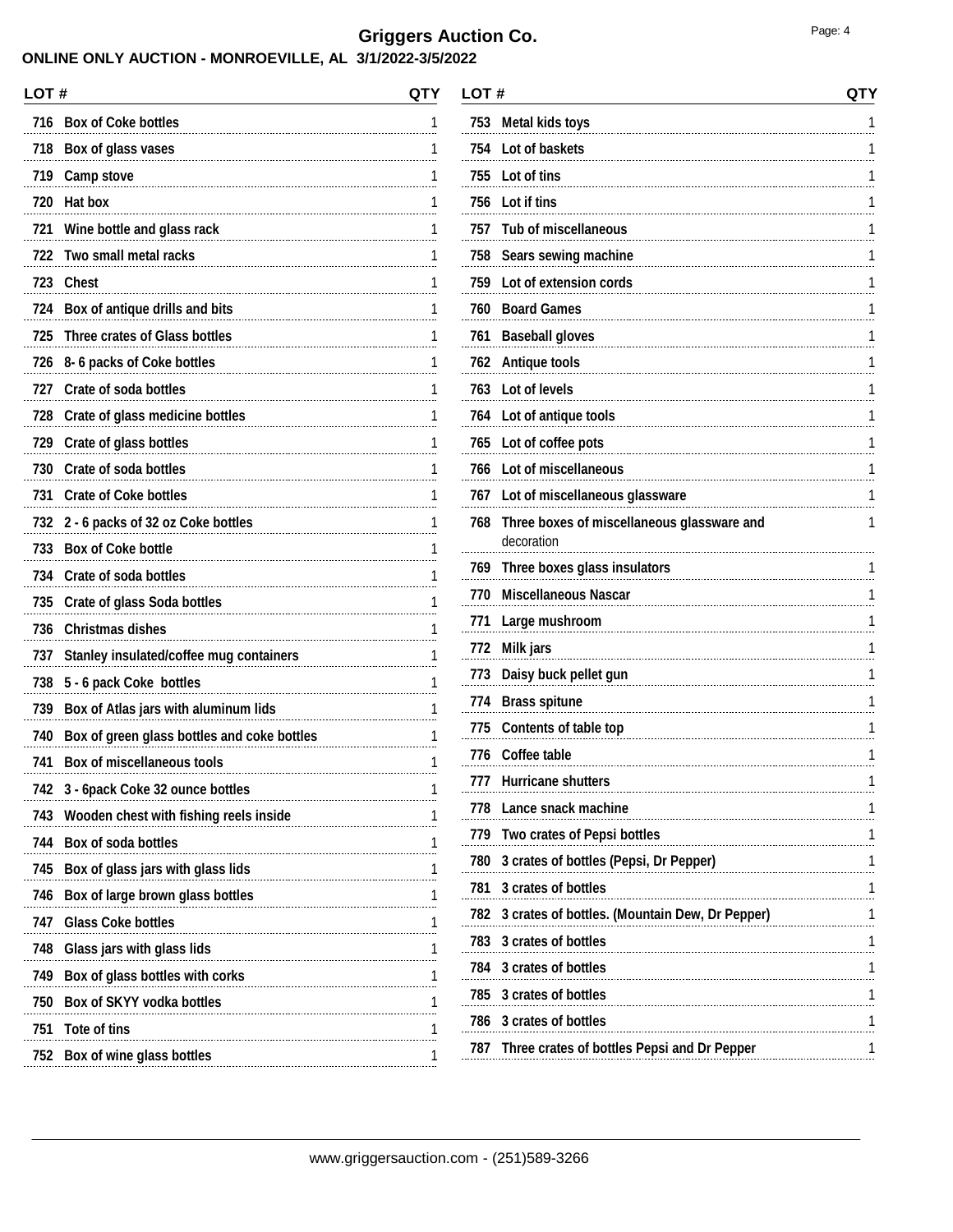#### **ONLINE ONLY AUCTION - MONROEVILLE, AL 3/1/2022-3/5/2022**

| LOT# |                                                                               | QTY |
|------|-------------------------------------------------------------------------------|-----|
| 788  | Three crates of bottles                                                       | 1   |
| 789  | Three crates of bottles Sprite Dr Pepper Sunkist                              | 1   |
| 790  | Three crates of Coke bottles                                                  | 1   |
| 791  | <b>Crate of miscellaneous bottles</b>                                         | 1   |
| 792  | Two crates bottles bottled in Frisco city                                     | 1   |
| 793  | Two crates of clear bottles bottled in Frisco<br>city                         | 1   |
| 794  | Two crates clear bottles bottled in Frisco city                               | 1   |
| 795  | Two crates clear bottles bottled in Frisco city                               | 1   |
| 797  | Coke bottles bottled in Frisco city                                           | 1   |
| 798  | Crate of Coke bottles bottled in Frisco city                                  | 1   |
| 799  | Crate of coke bottles bottled in Frisco city                                  | 1   |
| 800  | Four wooden crates of coke bottles                                            | 1   |
| 801  | Large plastic crates six large bottles each                                   | 1   |
| 802  | Crate of bottles bottled in Frisco City                                       | 1   |
| 803  | <b>Crate of Coke bottles</b>                                                  | 1   |
| 804  | <b>Wooden crate of Coke bottles</b>                                           | 1   |
| 805  | <b>Crate of Coke bottles</b>                                                  | 1   |
| 806  | Crate of miscellaneous glass bottles                                          | 1   |
| 807  | <b>Crate of miscellaneous bottles</b>                                         | 1   |
| 808  | Three crates of miscellaneous bottles                                         | 1   |
| 809  | Crate of clear glass bottles bottled Frisco City                              | 1   |
| 810  | <b>Crate of glass Coke bottles</b>                                            | 1   |
| 811  | <b>Crate of coke bottles Andalusia Knoxville</b><br>Tennessee Mobile bottling | 1   |
| 812  | Crate of bottles bottled in Frisco City                                       | 1   |
|      | 813 Crate of Coke bottles                                                     | 1   |
|      | 814 Crate of clear glass bottles                                              | 1   |
|      | 815 Crate of Coke bottles                                                     | 1   |
| 816  | Six large bottles brown                                                       | 1   |
| 817  | Two crates of miscellaneous bottles                                           | 1   |
| 818  | Cast-iron porcelain sink                                                      | 1   |
| 819  | Easy fabric roller                                                            | 1   |
| 820  | three crates of coke bottles                                                  | 1   |
| 821  | Aluminum bread cart - wooden shelves & contents                               | 1   |
|      | 822 Metal rack with glass bottles                                             | 1   |
| 823  | <b>Crate of Coke bottles</b>                                                  | 1   |
|      |                                                                               |     |

| LOT # |                                                              | QTY |
|-------|--------------------------------------------------------------|-----|
| 824   | <b>Wooden crate of Coke bottles</b>                          | 1   |
| 825   | Wooden crate of coke bottles                                 | 1   |
| 826   | <b>Wooden crate of Coke bottles</b>                          | 1   |
| 827   | <b>Crate of Coke bottles</b>                                 | 1   |
| 828   | <b>Crate of Coke bottles</b>                                 | 1   |
| 829   | <b>Crate of Coke bottles</b>                                 | 1   |
| 830   | <b>Crate of Coke bottles</b>                                 | 1   |
| 831   | <b>Wooden crate of Coke bottles</b>                          | 1   |
| 832   | Wooden crate of miscellaneous bottles                        | 1   |
| 833   | Large lot of glass 1 gallon half gallon bottles              | 1   |
| 834   | Plastic tote -misc. bottles of wine and whiskey              | 1   |
| 835   | Large container of Ball & Atlas jars some w-lids             | 1   |
| 836   | 3 crates of coke bottles                                     | 1   |
| 837   | 2 wooden crates of coke bottles                              | 1   |
| 838   | 4 large crates of big bottles                                | 1   |
| 839   | <b>Wooden crate of Coke bottles</b>                          | 1   |
| 840   | Two large plastic crates large Coke bottles                  | 1   |
| 841   | Crate a miscellaneous vases                                  | 1   |
| 842   | <b>Miscellaneous Coke bottles and crates</b>                 | 1   |
| 843   | <b>Tote of milk bottles</b>                                  | 1   |
| 844   | Tote of miscellaneous glass bottles                          | 1   |
| 845   | 2 crates of glass medicine bottles                           | 1   |
| 846   | <b>Wooden crate of Coke bottles</b>                          | 1   |
| 847   | Five containers miscellaneous glass medicine<br>perfume etc. | 1   |
| 848   | Stainless steel rolling cart and contents                    | 1   |
|       |                                                              |     |

Buyer's Premium 12%. All Bids are Final.

#### Auction Terms & Conditions

ONLINE AUCTION ONLY - NO SHIPPING AVAILABLE - PICKUP ONLY - Full payment due Auction Day by Cash, Check (personal or business) or Charge Card (charge cards incur 3% surcharge). No removal of any item without paid receipt. 12% Buyer's Premium will be added to determine final bid price.

PICKUP SCHEDULE: Sunday, March 6 fro 11am until 4pm (cst) and by appointment on Monday, March 7th. Call (251)589-3266 for appointment time: PICKUPS at 1201 South Alabama Avenue in Monroeville, AL. NOTE: All items not picked up during this schedule will be considered forfeited.

All items are sold as is/where is, buyer is responsible for disassembly